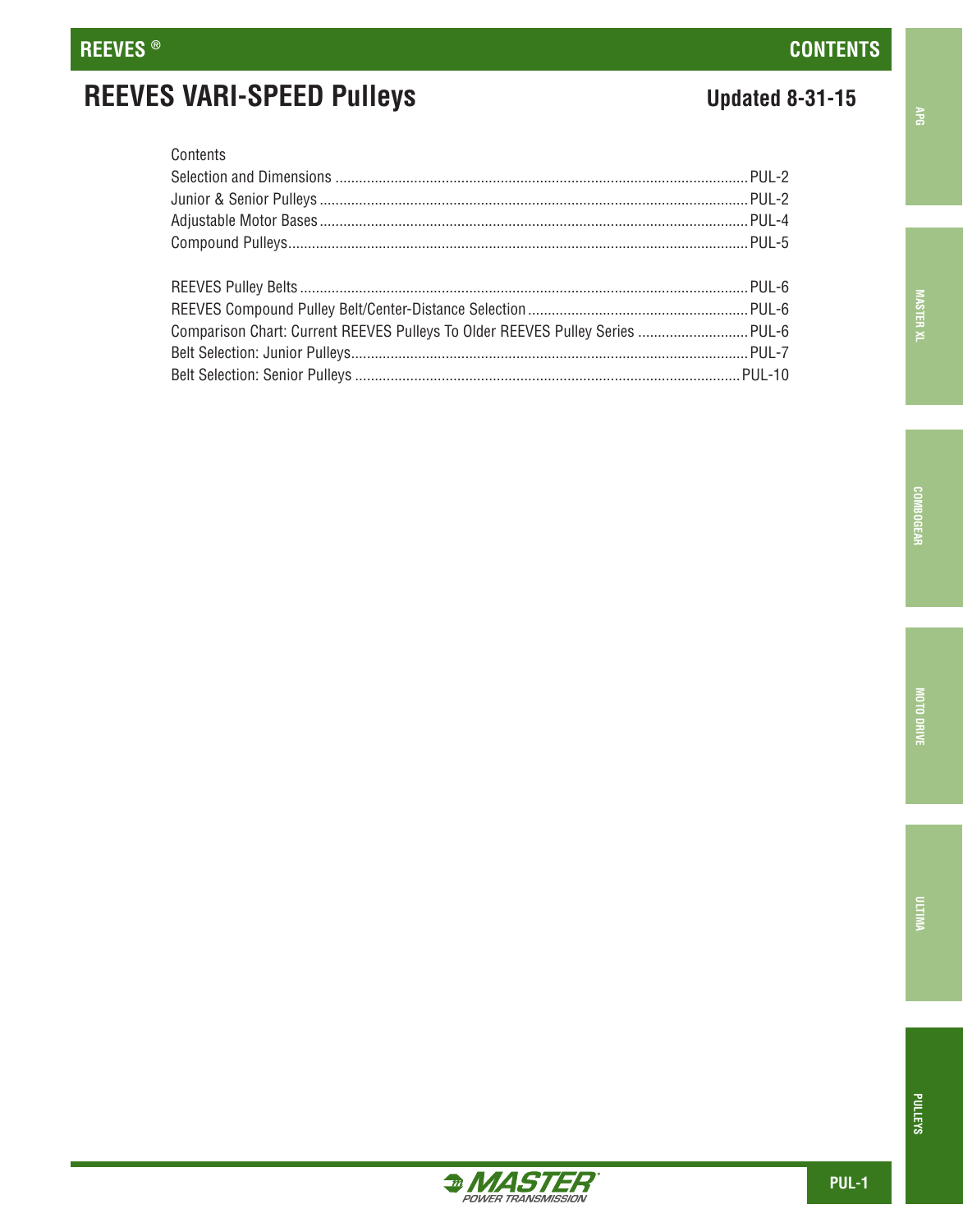## **Selection and Dimensions Junior & Senior Pulleys REEVES**

REEVES Vari-speed motor pulleys and accessories provide economical, trouble-free adjustable speed drives for the fractional thru 15 HP range. Easy application and rugged design have made these drives a favorite machinery design option for many years. Extra-Value (XV) features reduce maintenance time and costs, and contribute to longer belt life and quieter operation.

**Junior Pulley** – Only one moving part makes REEVES Jr. Pulleys extra reliable and easy to maintain.

- $\frac{1}{4}$  to 1- $\frac{1}{2}$  HP
- 2.75:1 Speed Range
- Easily Lubricated: Contaminants flushed from sliding surfaces
- Patented closed groove lube system with grease reserve
- Uses standard A or B section belts
- Driven sheave options include FHP or Dual-Duty Taper-Lock sheaves
- Fast, simple set screw mounting





Spring retainer design may vary

- **Senior Pulley** Easy to apply, easy to install and easy to maintain.
- $\frac{1}{4}$  to 15 HP
- 3:1 Speed Range
- Uses industry standard wide range belts
- Taper-lock flat face pulley is driven sheave
- Self-contained spring cartridge for safety
- XV Features on  $\frac{1}{4}$  HP 10HP models
- Sliding disc rides on tough engineered **Elastomeric Bushing:** Eliminates the need for lubrication; Will not corrode or stick; quick, easy replacement
- Clamp Collar Mounting (Collet-style hub secured by compression clamp) for superior shaft grip, concentric mount keeps wear and vibration to a minimum and no fretting corrosion means easy removal for maintenance
- Ductile Iron Discs are machined all over for smooth running, also stronger and more wear resistant than cast iron or aluminum.





**COMBOGEAR**<br>COMBOGEAR<br>COMBOGEAR

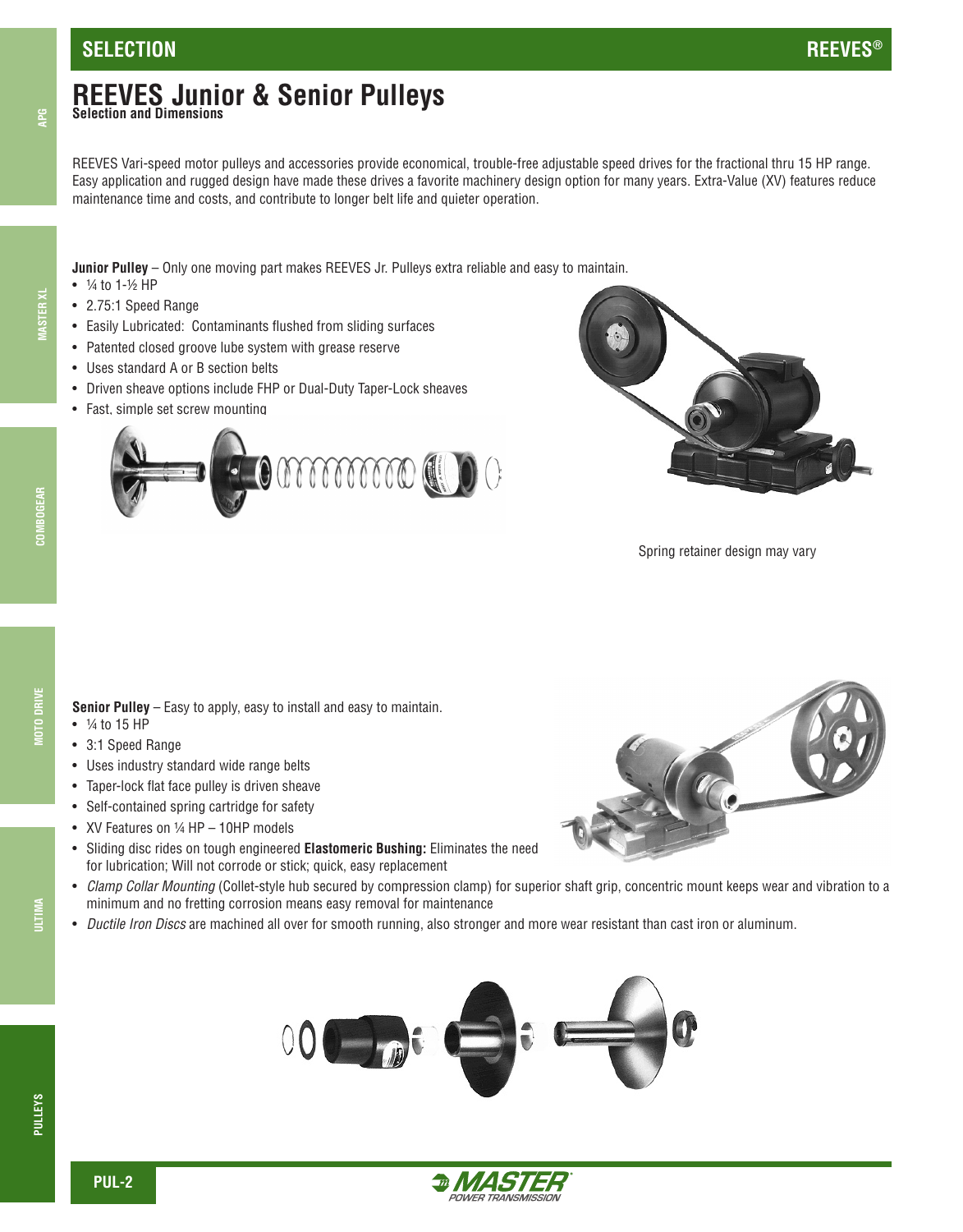### **Junior Pulley Ratings and Specifications**

| <b>Speed</b><br><b>Size</b> |        | HP @ RPM   |            |             |               | <b>Pitch Dia</b><br><b>Dimensions</b> |      |      |      |      |      |      |      |          |
|-----------------------------|--------|------------|------------|-------------|---------------|---------------------------------------|------|------|------|------|------|------|------|----------|
|                             | Range  | 750        | 450        | 1160        | Min           | <b>Max</b>                            | D    |      | ь    |      |      |      | r)   | 0D       |
| 830                         | .75:1  | 1/3<br>1/4 | 1/4<br>1/8 | 1/4<br>1/8. | .94           | 3.38                                  | 3.38 | 0.78 | 3.69 | 0.34 | .38  | 0.13 | 0.22 | 9/32"    |
| 850                         | 2.25:1 | 1/2        | 1/3        | 1/3         | $2.1^{\circ}$ | 4.75                                  | 5.13 | 0.94 | 4.97 | 0.88 | .88  | 0.68 | 0.25 | 9/32"    |
| 860                         | 2.75:1 | 3/4        | 1/2        | 1/2         | 2.09          | 5.75                                  | 6.16 | 0.94 | 5.87 | . 19 | .88  | 0.84 | 0.25 | 29/32"   |
| 870                         | 2.5:1  |            | 3/4        | 3/4         | 2.65          | 6.63                                  | 7.16 | .25  | 6.88 | .28  | 2.13 | 0.75 | 0.25 | 2 19/32" |
| 875                         | 2.5:1  | $-1/2$     |            |             | 2.85          | 7.13                                  | 7.66 | .28  | 7.09 | .38  | 2.13 | 0.94 | 0.25 | 2 19/32" |

#### **Junior Pulley Selection:**

| <b>Size</b> | <b>Part Number by Bore Size</b> |        |        |         |        |  |  |  |  |
|-------------|---------------------------------|--------|--------|---------|--------|--|--|--|--|
|             | 1/2                             | 5/8    | 3/4    | 7/8     |        |  |  |  |  |
| 830         | <b>H95000</b>                   | H95001 | H95002 | $- - -$ | ---    |  |  |  |  |
| 850         | H95003                          | H95004 | H95005 | $- - -$ | ---    |  |  |  |  |
| 860         | <b>H95006</b>                   | H95007 | H95008 | $- - -$ | ---    |  |  |  |  |
| 870         | ---                             | H95009 | H95010 | H95011  | H95012 |  |  |  |  |
| 875         | ---                             | H95214 | H95013 | H95014  | H95015 |  |  |  |  |



Spring retainer design may vary

### **Senior Pulley Ratings & Specifications:**

| Speed<br><b>Size</b> |       | <b>HP @ RPM</b>    |                        | <b>Belt Width</b>    | <b>Pitch Dia</b> |      | <b>Dimensions</b> |       |       |      |       |
|----------------------|-------|--------------------|------------------------|----------------------|------------------|------|-------------------|-------|-------|------|-------|
|                      | Range | 1750               | 1450                   | 1160                 |                  | Min  | <b>Max</b>        |       |       | B    | C     |
| 5675                 | 3:1   | 1/2.3/4<br>1/4.    | 1/2<br>1/4.            | 1/4.1/2              | 7/8              | .73  | 5.19              | 5.44  | 5.12  | 2.44 | .75   |
| 7202                 | 3:1   | $1 - 1/2$ .        | $-1/2$                 | $1 - 1/2$            | $1 - 3/16$       | 2.25 | 7.01              | 7.01  | 6.04  | 3.13 | 2.13  |
| 9205                 | 3:1   |                    | 2.3                    | $1 - 1/2$ , 2.<br>્ર | 1-13/16          | 2.90 | 8.71              | 8.96  | 7.75  | 3.69 | 2.75  |
| 1110                 | 3:1   | $7 - 1/2$ .<br>-10 | $-1/2$<br>$\mathsf{h}$ | $7 - 1/2$<br>ხ.      | $2 - 3/4$        | 3.61 | 10.84             | 1.09  | 10.08 | 5.00 | 3.00  |
| $912 - 15$           | 2:1   | 1 5                | 1 ∩<br>ιv              | 10                   | $2 - 3/4$        | 5.88 | 1.75              | 12.00 | 11.31 | 4.72 | $---$ |

### **Senior Pulley Selection:**

| <b>Size</b> |         | <b>Part Number by Bore Size</b> |        |         |         |           |           |           |           |  |  |
|-------------|---------|---------------------------------|--------|---------|---------|-----------|-----------|-----------|-----------|--|--|
|             | 1/2     | 5/8                             | 3/4    | 7/8     |         | $1 - 1/8$ | $1 - 1/4$ | $1 - 3/8$ | $1 - 5/8$ |  |  |
| 5675        | H95500  | H95501                          | H95502 | $- - -$ | $- - -$ | $- - -$   | $- - -$   | $- - -$   | $---$     |  |  |
| 7202        | $- - -$ | H95503                          | H95504 | H95505  | H95506  | $- - -$   | $- - -$   | $- - -$   | $- - -$   |  |  |
| 9205        | $- - -$ | ---                             | $---$  | H95507  | H95508  | H95509    | H95600    | H95510    | $- - -$   |  |  |
| 1110        | $- - -$ | ---                             | $---$  | $- - -$ | $- - -$ | H95511    | H95512    | H95513    | H95514    |  |  |
| $912 - 15$  | $- - -$ | $- - -$                         | $---$  | $- - -$ | $- - -$ | $- - -$   | $- - -$   | H95619    | H95042    |  |  |





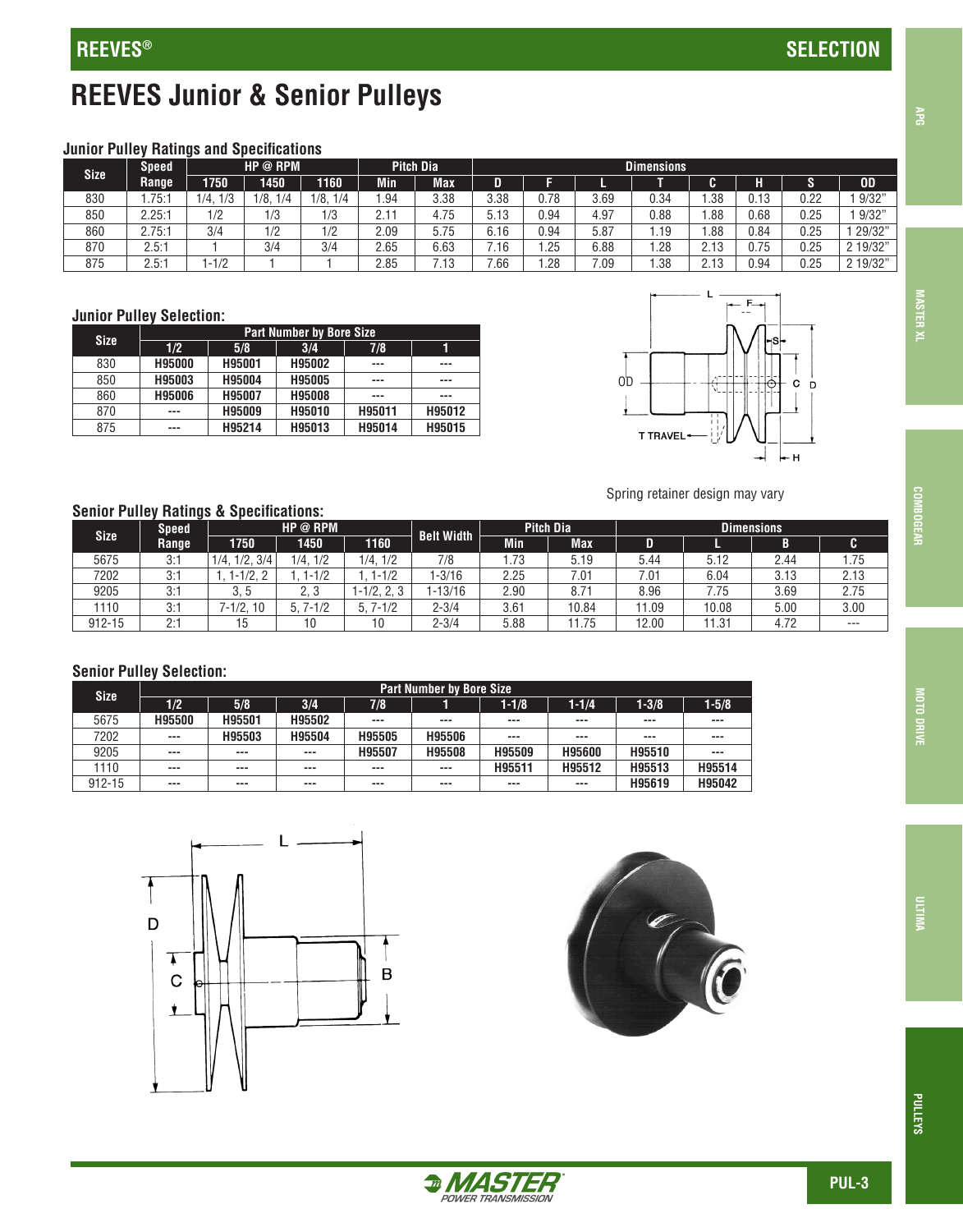### **PG**

### **REEVES Adjustable Motor Bases**

### **90 Series Motor Bases**

Rugged cast iron 90 Series base mounts foot-mounted motors from 48 frame through 256T frame sizes to floors, ceilings or walls. Manual handwheel operation is furnished as standard.

90 Series Motor Bases are not drilled and tapped due to multiple motor options. It is the responsibility of the customer to have the base drilled to match the motor frame being used.

| 97 |
|----|
|    |

| <b>Base Size</b>  | Part No. | <b>Used on Motor Frame Size</b>          |
|-------------------|----------|------------------------------------------|
| 91 B              | H95043   | 56.66                                    |
| 91.5B             | H95044   | 143T, 145T, 182T, 182, 184               |
| 92 B              | H95045   | 182T, 184T, 213T, 213, 215               |
| 93 B <sub>1</sub> | H95046   | 213T, 215T, 254T, 256T, 254U, 256U, 284U |

|             | <b>Base Size / Part No.</b> |                 |                   |                   |  |  |  |  |
|-------------|-----------------------------|-----------------|-------------------|-------------------|--|--|--|--|
| Dim.        | 91 B                        | 91.5B           | 92B               | 93 B1             |  |  |  |  |
|             | H95043                      | H95044          | H95045            | H95046            |  |  |  |  |
| Α           | 7.38                        | 7.94            | 10.25             | 12.75             |  |  |  |  |
| Β           | 3                           | 3.25            | 4                 | 5.63              |  |  |  |  |
| C           | 7                           | 7.5             | 9.88              | 13                |  |  |  |  |
| Η           | 8.38                        | 10              | 11                | 14.38             |  |  |  |  |
|             | 3                           | 3.5             | 4                 | 5                 |  |  |  |  |
| J           | 4.94                        | 5.25            | 6                 | 11.5              |  |  |  |  |
| R           | 13.5                        | 16.94           | 19.25             | 25.94             |  |  |  |  |
| V           | 1.94                        | 2.38            | 2.94              | 3.44              |  |  |  |  |
| Υ           | 4.1                         | 6.68            | 7.25              | 8.25              |  |  |  |  |
| AA          | 8.38                        | 9.19            | 11.38             | 14.38             |  |  |  |  |
| AB          | 0.5                         | 0.5             | 0.63              | 0.88              |  |  |  |  |
| AC          | 2.53                        | 3.69            | 4.25              | 4.75              |  |  |  |  |
| AR          | 3.75                        | 4.69            | 5.13              | 5.56              |  |  |  |  |
| <b>SLOT</b> | $.44 \times 1.19$           | $.5 \times 1.5$ | $.44 \times 1.69$ | $.56 \times 2.56$ |  |  |  |  |



#### **90 Series Motor Bases with Electric Remote Control**

Part numbers listed for referrence only.

Contact Master Power Transmission for availability.

| <b>Base Size</b> | Part No. |
|------------------|----------|
| <b>91 B ERC</b>  | H95215   |
| 91.5 B ERC       | H95216   |
| <b>92 B ERC</b>  | H95217   |
| <b>93 B1 ERC</b> | H95218   |



**PUL-4**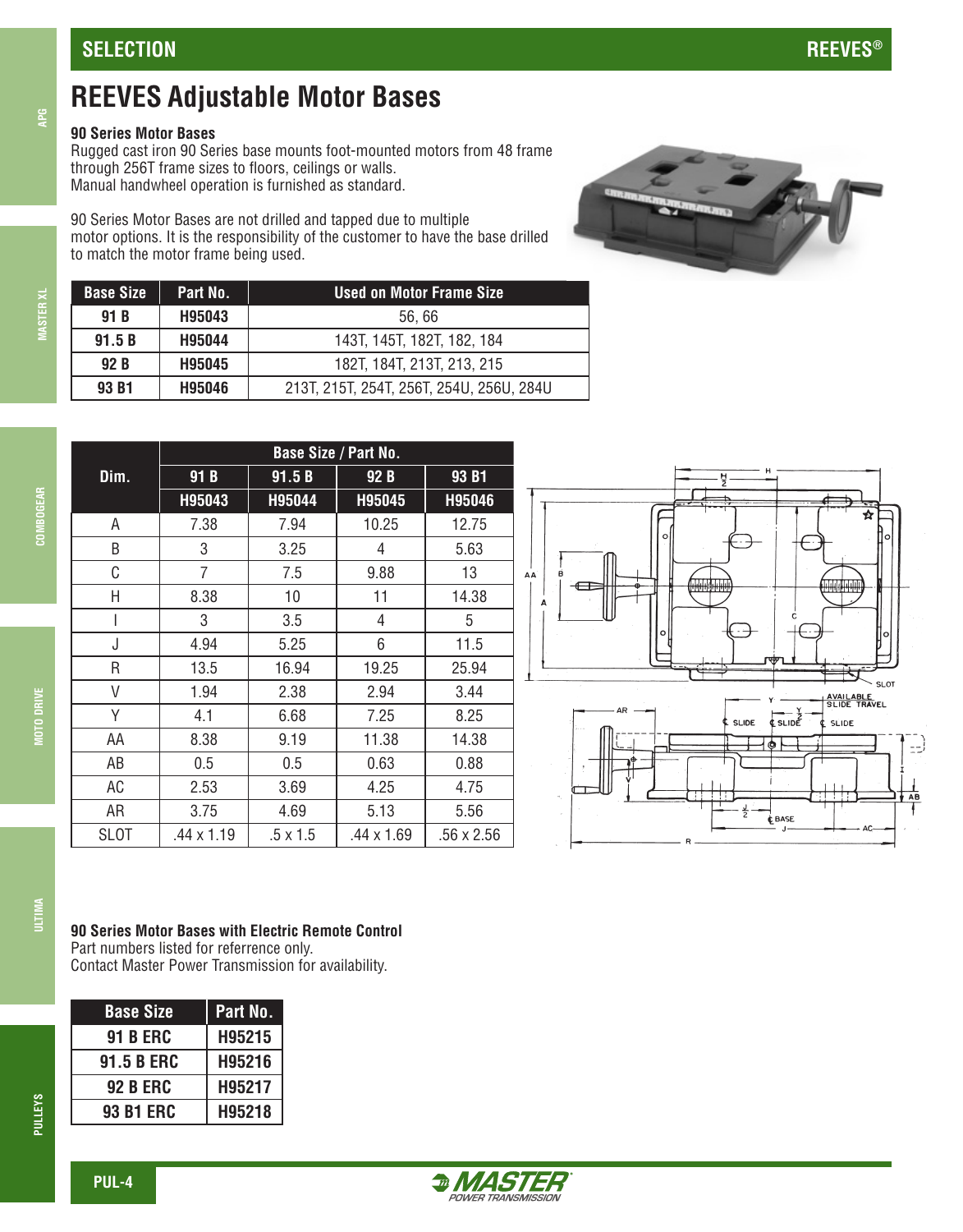### **Compound Pulleys REEVES**

**Compound Pulley** – For constant center distance applications where both motor and driven load must remain immovable.

- $\bullet$   $\frac{1}{4}$  to 5 HP
- 9:1 speed range

CP-5675 5675

\*Constant Torque

• Manual control of motor pulley for accurate, smooth speed adjustment

3480/387

 $CP-7202$  7202 4500/580 3480/387 2 1-1/2 1

**Size Part Number by Bore Size**<br>  $\begin{array}{|c|c|c|c|c|}\n\hline\n\text{1/2} & 5/8 & 3/4 & 7/8 & \hline\n\end{array}$ 

**1/2 5/8 3/4 7/8 1 1-1/8 1-3/8**

CP-5675 **H95518 H95519 H95520 --- --- --- ---** CP-7202 | --- | **H95521 | H95522 | H95523 | H95524 |** --- | ---CP-9205 **--- --- --- H95525 H95526 H95527 H95528** \*Part number is for Driver pulley only. See Sr. Pulley chart for driven pulley part number.

• Adjustable motor base not required

#### **Compound Pulley Ratings & Specifications: Size Speed Range\* HP @ RPM Dimensions**

**Driver Driven 1750 RPM 1160 RPM Mtr**



Driven 5.12 ---

 $\frac{\text{Diriver}}{\text{Diriver}}$  2.19 7.01 1.46 2.41  $\frac{10.78}{5.09}$  3.69 Driven 5.98 ---

Driven 7.75 ---

**Mtr 1750 1450 1160 C D F1 F2 L W**

 $3/4$  1/2 1/2 Driver 1.75 5.44 1.11 1.81  $\frac{9.84}{5.12}$  3.88

**APG**

**ULTIMI** 



**Thru-Bore Driven Pulleys:** Thru-Bore pulleys are the same as the standard 5675, 7202, and 9205 pulleys, except the bore is extended through the hub. This enables the pulley to be

CP-9205 9205 <sup>5</sup> 3 3 Driver 2.75 8.96 2.11 3.34 12.50 3.75

#### **Thru-Bore Pulley Selection:**

mounted on the countershaft.

**Compound Pulley Selection:**

| <b>Size</b> | <b>Bore</b> | Part No. | Weight<br>(lbs) |
|-------------|-------------|----------|-----------------|
| 5675        | 3/4         | H95515   | 6               |
| 7202        |             | H95516   | 10              |
| 9205        |             | H95517   | 14              |



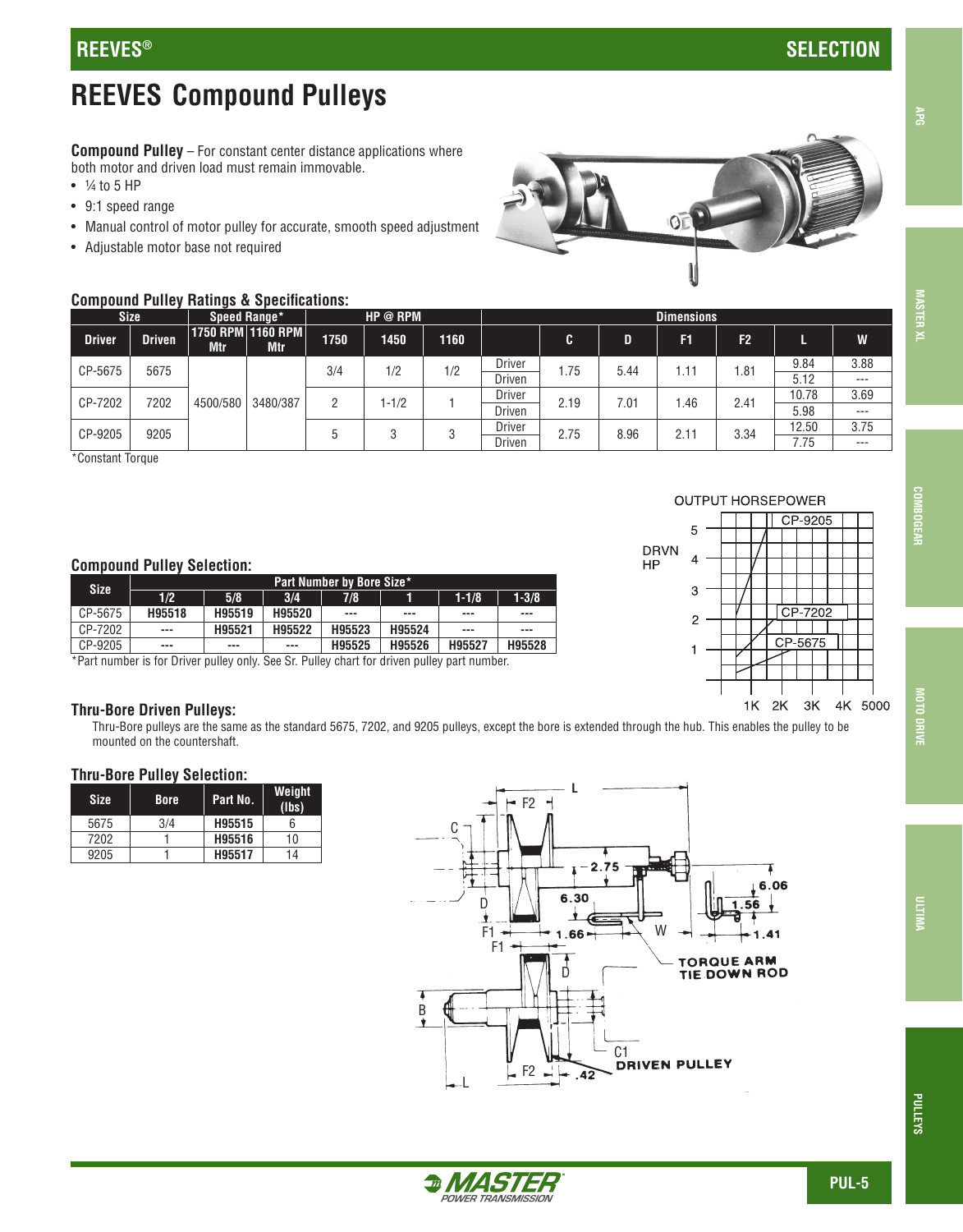### **REEVES Pulley Belts and Pulley Reference**

### **REEVES Pulley Belts**

| 5675 Pulley     |                         |                              | 7202 Pullev         |                 | 9205 Pulley               | 1110 and 912/15 Pulley |                     |  |
|-----------------|-------------------------|------------------------------|---------------------|-----------------|---------------------------|------------------------|---------------------|--|
|                 | $7/8$ " x 22 $^{\circ}$ | $1 - 3/16$ " x 22 $^{\circ}$ |                     |                 | 1-13/16 " x 26 $^{\circ}$ | $2 - 3/4$ "x 30 °      |                     |  |
| <b>Belt P/N</b> | <b>Pitch Length</b>     | <b>Belt P/N</b>              | <b>Pitch Length</b> | <b>Belt P/N</b> | <b>Pitch Length</b>       | <b>Belt P/N</b>        | <b>Pitch Length</b> |  |
| H95123          | 30                      | H95457                       | 25                  | H95477          | 47.1                      | H95482                 | 61                  |  |
| H95124          | 36                      | H95133                       | 32.2                | H95170          | 48.7                      | H95202                 | 67                  |  |
| H95125          | 42                      | H95134                       | 36.3                | H95171          | 52.1                      | H95486                 | 70                  |  |
| H95126          | 48                      | H95135                       | 38.6                | H95172          | 54.6                      | H95204                 | 73                  |  |
| H95127          | 54                      | H95459                       | 40.3                | H95173          | 57.4                      | H95205                 | 79                  |  |
| H95128          | 60                      | H95137                       | 42.6                | H95174          | 60.6                      | H95206                 | 85                  |  |
| H95454          | 66                      | H95461                       | 44.3                | H95177          | 63.6                      | H95207                 | 91                  |  |
| H95455          | 72                      | H95139                       | 45.4                | H95178          | 64.6                      | H95208                 | 97                  |  |
| H95456          | 78                      | H95140                       | 48.4                | H95180          | 68.6                      | H95209                 | 103                 |  |
|                 |                         | H95142                       | 54.4                | H95182          | 72.6                      | H95210                 | 109                 |  |
|                 |                         | H95143                       | 60.4                | H95183          | 77.6                      | H95488                 | 115                 |  |
|                 |                         | H95162                       | 64.6                | H95184          | 83.4                      | H95489                 | 132                 |  |
|                 |                         | H95145                       | 66.6                | H95185          | 85.6                      |                        |                     |  |
|                 |                         | H95148                       | 72.6                | H95187          | 90.6                      |                        |                     |  |
|                 |                         | H95149                       | 80.6                | H95478          | 96.6                      |                        |                     |  |

### **REEVES Compound Pulley Belt/Center-Distance Selection**

|                 | CP-5675/5675 Pulley Combo   | CP-7202/7202 Pulley Combo |                             |                 | CP-9205/9205 Pulley Combo   |
|-----------------|-----------------------------|---------------------------|-----------------------------|-----------------|-----------------------------|
| <b>Belt P/N</b> | <b>Center</b><br>Distance " | <b>Belt P/N</b>           | <b>Center</b><br>Distance " | <b>Belt P/N</b> | <b>Center</b><br>Distance " |
| H95123          | 9.07                        | H95133                    | 8.50                        | H95170          | 14.38                       |
| H95124          | 12.35                       | H95205                    | 10.53                       | H95171          | 16.38                       |
| H95125          | 15.37                       | H95135                    | 11.59                       | H95172          | 17.40                       |
| H95126          | 18.39                       | H95137                    | 13.58                       | H95173          | 18.41                       |
| H95127          | 21.40                       | H95139                    | 15.10                       | H95174          | 19.42                       |
| H95128          | 24.40                       | H95140                    | 16.22                       | H95175          | 20.43                       |
|                 |                             | H95142                    | 19.64                       | H95178          | 22.45                       |
|                 |                             | H95143                    | 22.66                       | H95180          | 24.47                       |
|                 |                             | H95145                    | 25.68                       | H95182          | 26.48                       |
|                 |                             | H95148                    | 28.69                       | H95183          | 29.01                       |
|                 |                             | H95149                    | 32.70                       | H95185          | 33.02                       |
|                 |                             |                           |                             | H95187          | 35.53                       |

### **Comparison Chart: Current REEVES Pulleys To Older REEVES Pulley Series**

| <b>NEMA</b><br><b>HP</b><br><b>Frame</b> |      | <b>Current REEVES Pulley</b> |                |                 | <b>REEVES 90 Series</b> |           |                 | <b>REEVES 900 Series</b> |           |                 | <b>REEVES 20 Series</b> |            |                 |
|------------------------------------------|------|------------------------------|----------------|-----------------|-------------------------|-----------|-----------------|--------------------------|-----------|-----------------|-------------------------|------------|-----------------|
|                                          |      | <b>Model</b>                 | 0.D.           | <b>B.T.W.</b> " | <b>Model</b>            | $0.D.$ "  | <b>B.T.W.</b> " | <b>Model</b>             | 0.D.      | <b>B.T.W.</b> " | <b>Model</b>            | 0.D.       | <b>B.T.W.</b> " |
| 1/4                                      | 56   | 5675                         | 5.5            | 7/8             | 95                      | $5 - 1/2$ | 7/8             | --                       | --        | $-$             | 20                      | 6          | $1 - 3/16$      |
| 1/2                                      | 56   | 5675                         | 5.5            | 7/8             | 95                      | $5 - 1/2$ | 7/8             | $\overline{\phantom{m}}$ | --        | $- -$           | 20                      | 6          | $1 - 3/16$      |
| 3/4                                      | 56   | 5675                         | 5.5            | 7/8             | 96                      | 6         | $1 - 3/16$      | 906                      | 6         | $1 - 3/16$      | 25                      | $7 - 1/2$  | $1 - 7/16$      |
|                                          | 140T | 7202                         | $\overline{7}$ | $1 - 3/16$      | 97                      | $7 - 1/2$ | $1 - 3/16$      | $907 - 1/2$              | $7 - 1/2$ | $1 - 7/16$      | 28                      | $7 - 3/4$  | $1 - 13/16$     |
| $1 - 1/2$                                | 140T | 7202                         | $\overline{7}$ | $1 - 3/16$      | 97                      | $7 - 1/2$ | $1 - 3/16$      | $907 - 1/2$              | $7 - 1/2$ | $1 - 7/16$      | 28                      | $7 - 3/4$  | $1 - 13/16$     |
|                                          |      |                              |                |                 |                         |           |                 |                          |           |                 | $28 - 1/2$              | 10         | $1 - 13/16$     |
| $\overline{2}$                           | 140T | 7202                         | $\overline{7}$ | $1 - 3/16$      | 98                      | 8         | $1 - 7/16$      | 908                      | 8         | $1 - 7/16$      | $28 - 1/2$              | 10         | $1 - 13/16$     |
|                                          |      |                              |                |                 | $98 - 1/2$              | 10        | $1 - 13/16$     |                          |           |                 | 33                      | $11 - 1/2$ | $2 - 3/4$       |
| 3                                        | 180T | 9205                         | 9              | $1 - 13/16$     | 99                      | $9 - 1/2$ | $1 - 13/16$     | $909 - 1/2$              | $9 - 1/2$ | $\overline{2}$  | 33                      | $11 - 1/2$ | $2 - 3/4$       |
|                                          |      |                              |                |                 |                         |           |                 |                          |           |                 | 55                      | $12 - 1/2$ | $2 - 3/4$       |
| 5                                        | 180T | 9205                         | 9              | $1 - 13/16$     | 910                     | 10        | $\overline{2}$  |                          | --        |                 | 55                      | $12 - 1/2$ | $2 - 3/4$       |
|                                          |      |                              |                |                 |                         |           |                 | --                       |           |                 | 66                      | 13         | $2 - 3/4$       |
| $7 - 1/2$                                | 210T | 1110                         | 11             | $2 - 3/4$       | 912                     | 12        | $2 - 3/4$       |                          |           |                 | 66                      | 13         | $2 - 3/4$       |
|                                          |      |                              |                |                 |                         |           |                 | --                       | --        | $- -$           | 77                      | 13         | $2 - 3/4$       |
| 10                                       | 210T | 1110                         | 11             | $2 - 3/4$       | 912                     | 12        | $2 - 3/4$       | $\overline{\phantom{m}}$ | $- -$     | $- -$           | 77                      | 13         | $2 - 3/4$       |

**APG** 

**PUL-6**

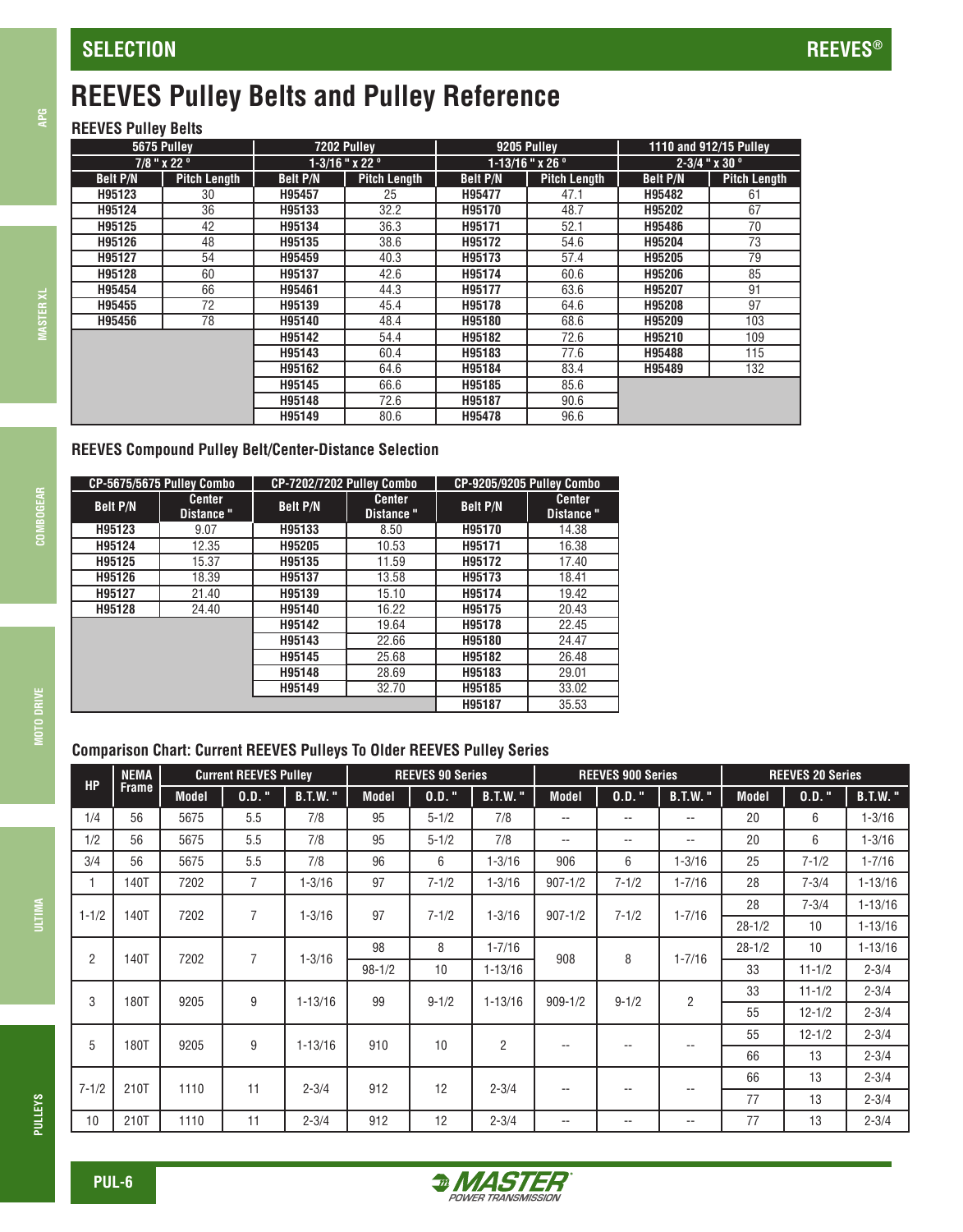#### **Belt Selection: Junior Pulleys**

### **Size 830 Junior Pulley**

1/4 to 1/3 HP @ 1750 RPM Driven Sheave: FHP or Dual-Duty Belt: 4L FHP, A or AX S-L Classic

|      | Driven RPM's Max/Min | <b>Driven Sheave</b> |          |                          |            |          |                          | Min/Max Center Distance for V-Belt No. |              |              |        |        |        |        |        |
|------|----------------------|----------------------|----------|--------------------------|------------|----------|--------------------------|----------------------------------------|--------------|--------------|--------|--------|--------|--------|--------|
|      | <b>Motor RPM</b>     | P.D.                 | $A-26$   | $A-31$                   | $A-33$     | $A-35$   | A-38                     | $A-42$                                 | $A-46$       | $A-48$       | $A-51$ | $A-53$ | $A-55$ | $A-60$ | $A-71$ |
| 1750 | 1160                 |                      |          |                          |            |          |                          |                                        |              |              |        |        |        |        |        |
| 1965 | 1305                 | 3.0                  | 8.6      | 11.1                     | 12.1       | 13.1     | 14.6                     | 16.6                                   | 18.6         | 19.6         | 21.1   | 22.1   | 23.1   | 25.6   | 31.1   |
| 1125 | 750                  |                      | 9.8      | 12.3                     | 13.3       | 14.3     | 15.7                     | 17.7                                   | 19.7         | 20.7         | 22.2   | 23.2   | 24.2   | 26.7   | 32.2   |
| 1850 | 1225                 |                      | 8.5      | 11.0                     | 12.0       | 13.0     | 14.5                     | 16.5                                   | 18.5         | 19.5         | 21.0   | 22.0   | 23.0   | 25.5   | 31.3   |
| 1060 | 700                  | 3.2                  | 9.6      | 12.1                     | 13.1       | 14.1     | 15.1                     | 17.6                                   | 19.6         | 20.6         | 22.1   | 23.1   | 24.1   | 26.6   | 32.4   |
| 1740 | 1150                 |                      | 8.3      | 10.8                     | 11.8       | 12.8     | 14.3                     | 16.3                                   | 18.3         | 19.3         | 20.8   | 21.8   | 22.8   | 25.3   | 30.8   |
| 990  | 660                  | 3.4                  | 9.4      | 11.9                     | 12.9       | 13.9     | 15.4                     | 17.4                                   | 19.4         | 20.4         | 21.9   | 22.9   | 23.9   | 26.4   | 31.9   |
| 1640 | 1085                 |                      | 8.2      | 10.7                     | 11.7       | 12.7     | 14.2                     | 16.2                                   | 18.2         | 19.2         | 20.7   | 21.7   | 22.7   | 25.2   | 30.7   |
| 940  | 620                  | 3.6                  | 9.3      | 11.8                     | 12.8       | 13.8     | 15.3                     | 17.3                                   | 19.3         | 20.3         | 21.8   | 22.8   | 23.8   | 26.3   | 31.8   |
| 1555 | 1030                 |                      | 8.0      | 10.5                     | 11.5       | 12.5     | 14.0                     | 16.0                                   | 18.0         | 19.0         | 20.5   | 21.5   | 22.5   | 25.0   | 30.5   |
| 890  | 590                  | 3.8                  | 9.1      | 11.6                     | 12.6       | 13.6     | 15.1                     | 17.1                                   | 19.1         | 20.1         | 21.6   | 22.6   | 23.6   | 26.1   | 31.6   |
| 1480 | 980                  |                      | 7.8      | 10.3                     | 11.3       | 12.3     | 13.8                     | 15.8                                   | 17.8         | 18.8         | 20.3   | 21.3   | 22.3   | 24.8   | 30.3   |
| 845  | 560                  | 4.0                  | 8.9      | 11.4                     | 12.4       | 13.4     | 14.9                     | 16.9                                   | 18.9         | 19.9         | 21.4   | 22.4   | 23.4   | 25.9   | 31.4   |
| 1410 | 930                  |                      | 7.7      | 10.2                     | 11.2       | 12.2     | 13.7                     | 15.7                                   | 17.7         | 18.7         | 20.2   | 21.2   | 22.2   | 24.7   | 30.2   |
| 810  | 530                  | 4.2                  | 8.8      | 11.3                     | 12.3       | 13.3     | 14.8                     | 16.8                                   | 18.8         | 19.8         | 21.3   | 22.3   | 23.3   | 25.8   | 31.3   |
| 1340 | 890                  |                      | 7.5      | 10.0                     | 11.0       | 12.0     | 13.5                     | 15.5                                   | 17.5         | 18.5         | 20.0   | 21.0   | 22.0   | 24.5   | 30.1   |
| 770  | 510                  | 4.4                  | 8.6      | 11.1                     | 12.1       | 13.1     | 14.6                     | 16.6                                   | 18.6         | 19.6         | 21.1   | 22.1   | 23.1   | 25.6   | 31.2   |
| 1285 | 850                  |                      | 7.4      | 9.9                      | 10.9       | 11.9     | 13.4                     | 15.4                                   | 17.4         | 18.4         | 19.9   | 20.9   | 21.9   | 24.4   | 29.9   |
| 735  | 490                  | 4.6                  | 8.4      | 10.9                     | 11.9       | 12.9     | 14.4                     | 16.4                                   | 18.4         | 19.4         | 20.9   | 21.9   | 22.9   | 25.4   | 31.0   |
| 1230 | 815                  |                      | 7.2      | 9.7                      | 10.7       | 11.7     | 13.2                     | 15.2                                   | 17.2         | 18.2         | 19.7   | 20.7   | 21.7   | 24.2   | 29.7   |
| 700  | 465                  | 4.8                  | 8.2      | 10.7                     | 11.7       | 12.7     | 14.2                     | 16.2                                   | 18.2         | 19.2         | 20.7   | 21.7   | 22.7   | 25.2   | 30.8   |
| 1180 | 785                  |                      | 7.0      | 9.5                      | 10.5       | 11.5     | 13.0                     | 15.0                                   | 17.0         | 18.0         | 19.5   | 20.5   | 21.5   | 24.0   | 29.5   |
| 680  | 450                  | 5.0                  | 8.1      | 10.6                     | 11.6       | 12.6     | 14.1                     | 16.1                                   | 18.1         | 19.1         | 20.6   | 21.6   | 22.6   | 25.1   | 30.6   |
| 1135 | 750                  |                      | 6.9      | 9.4                      | 10.4       | 11.4     | 12.9                     | 14.9                                   | 16.9         | 17.9         | 19.4   | 20.4   | 21.4   | 23.9   | 29.4   |
| 650  | 430                  | 5.2                  | 7.9      | 10.4                     | 11.4       | 12.4     | 13.9                     | 15.9                                   | 17.9         | 18.9         | 20.4   | 21.4   | 22.4   | 24.9   | 30.5   |
| 1095 | 725                  |                      | 6.7      | 9.2                      | 10.2       | 11.2     | 12.7                     | 14.7                                   | 16.7         | 17.7         | 19.2   | 20.2   | 21.2   | 23.7   | 29.2   |
| 625  | 415                  | 5.4                  | 7.7      | 10.2                     | 11.2       | 12.2     | 13.7                     | 15.7                                   | 17.7         | 18.8         | 20.3   | 21.3   | 22.3   | 24.8   | 30.3   |
| 1055 | 700                  |                      | 6.5      | $9.0\,$                  | 10.0       | 11.0     | 12.5                     | 14.5                                   | 16.5         | 17.5         | 19.0   | 20.0   | 21.1   | 23.6   | 29.1   |
| 600  | 400                  | 5.6                  | 7.5      | 10.0                     | 11.0       | 12.0     | 13.5                     | 15.6                                   | 17.6         | 18.6         | 20.1   | 21.1   | 22.1   | 24.6   | 30.2   |
| 1020 | 675                  |                      | 6.3      | 8.8                      | 9.8        | 10.9     | 12.4                     | 14.4                                   | 16.4         | 17.4         | 18.9   | 19.9   | 20.9   | 23.4   | 28.9   |
| 580  | 385                  | 5.8                  | 7.3      | 9.8                      | 10.9       | 11.9     | 13.4                     | 15.4                                   | 17.4         | 18.4         | 19.9   | 20.9   | 21.9   | 24.4   | 30.0   |
| 985  | 655                  |                      | 6.1      | 8.7                      | 9.7        | 10.7     | 12.2                     | 14.2                                   | 16.2         | 17.2         | 18.7   | 19.7   | 20.7   | 23.2   | 28.7   |
| 560  | 375                  | 6.0                  | 7.1      | 9.7                      | 10.7       | 11.7     | 13.2                     | 15.2                                   | 17.2         | 18.2         | 19.7   | 20.7   | 21.8   | 24.3   | 29.8   |
| 955  | 630                  |                      | 6.0      | 8.5                      | 9.5        | 10.5     | 12.0                     | 14.1                                   | 16.1         | 17.1         | 18.6   | 19.6   | 20.6   | 23.1   | 28.6   |
| 545  | 360                  | 6.2                  | 6.9      | 9.5                      | 10.5       | 11.5     | 13.0                     | 15.1                                   | 17.1         | 18.1         | 19.6   | 20.6   | 21.6   | 24.1   | 29.7   |
| 920  | 610                  |                      | 5.8      | 8.3                      | 9.3        | 10.4     | 11.9                     | 13.9                                   | 15.9         | 16.8         | 18.4   | 19.4   | 20.4   | 22.9   | 28.4   |
| 530  | 350                  | 6.4                  | 6.7      | 9.3                      | 10.4       | 11.4     | 12.9                     | 14.9                                   | 16.9         | 17.9         | 19.4   | 20.4   | 21.4   | 24.0   | 29.5   |
| 845  | 560                  |                      |          | 7.8                      | 8.8        | 9.8      | 11.4                     | 13.4                                   | 15.4         | 16.4         | 17.9   | 18.9   | 19.9   | 22.4   | 27.9   |
| 485  | 320                  | 7.0                  | $---$    | 8.8                      | 9.8        | 10.8     | 12.4                     | 14.4                                   | 16.4         | 17.4         | 18.9   | 19.9   | 20.9   | 23.4   | 29.0   |
| 720  | 480                  |                      |          | $6.6\,$                  | 7.7        | 8.7      | 10.3                     | 12.3                                   | 14.4         | 15.4         | 16.9   | 17.9   | 18.9   | 21.4   | 26.9   |
| 415  | 275                  | 8.2                  | $\cdots$ | 7.5                      |            | 9.7      | 11.2                     | 13.3                                   | 15.4         | 16.4         | 17.9   | 18.9   | 19.9   | 22.3   | 28.0   |
| 655  | 435                  |                      |          |                          | 8.6<br>6.9 | 7.9      | 9.5                      | 11.6                                   | 13.6         | 14.6         | 16.2   | 17.2   | 18.2   | 20.7   | 26.3   |
| 375  | 245                  | 9.0                  | $\cdots$ | $\hspace{0.05cm} \ldots$ | 7.8        | 8.9      | 10.5                     | 12.5                                   |              |              | 17.2   | 18.2   | 19.2   | 21.7   | 27.3   |
| 560  | 370                  |                      |          |                          |            |          | 7.8                      | 10.0                                   | 14.6<br>12.1 | 15.6<br>13.2 | 14.7   | 15.7   | 16.8   | 19.3   | 24.9   |
| 315  | 210                  | 10.6                 | $\cdots$ | $\hspace{0.05cm} \ldots$ | $---$      | $\cdots$ | 8.7                      | 10.9                                   | 13.1         | 14.1         | 15.7   | 16.7   | 17.8   | 20.3   | 25.9   |
| 495  | 325                  |                      |          |                          |            |          |                          | 8.5                                    | 10.7         | 11.7         | 13.4   | 14.4   | 15.5   | 18.0   | 23.7   |
| 280  | 185                  | 12.0                 | ---      | ---                      | ---        | ---      | $\overline{\phantom{a}}$ | 9.4                                    | 11.6         | 12.7         | 14.3   | 15.4   | 16.4   | 19.0   | 24.7   |

**MASTER XL** 

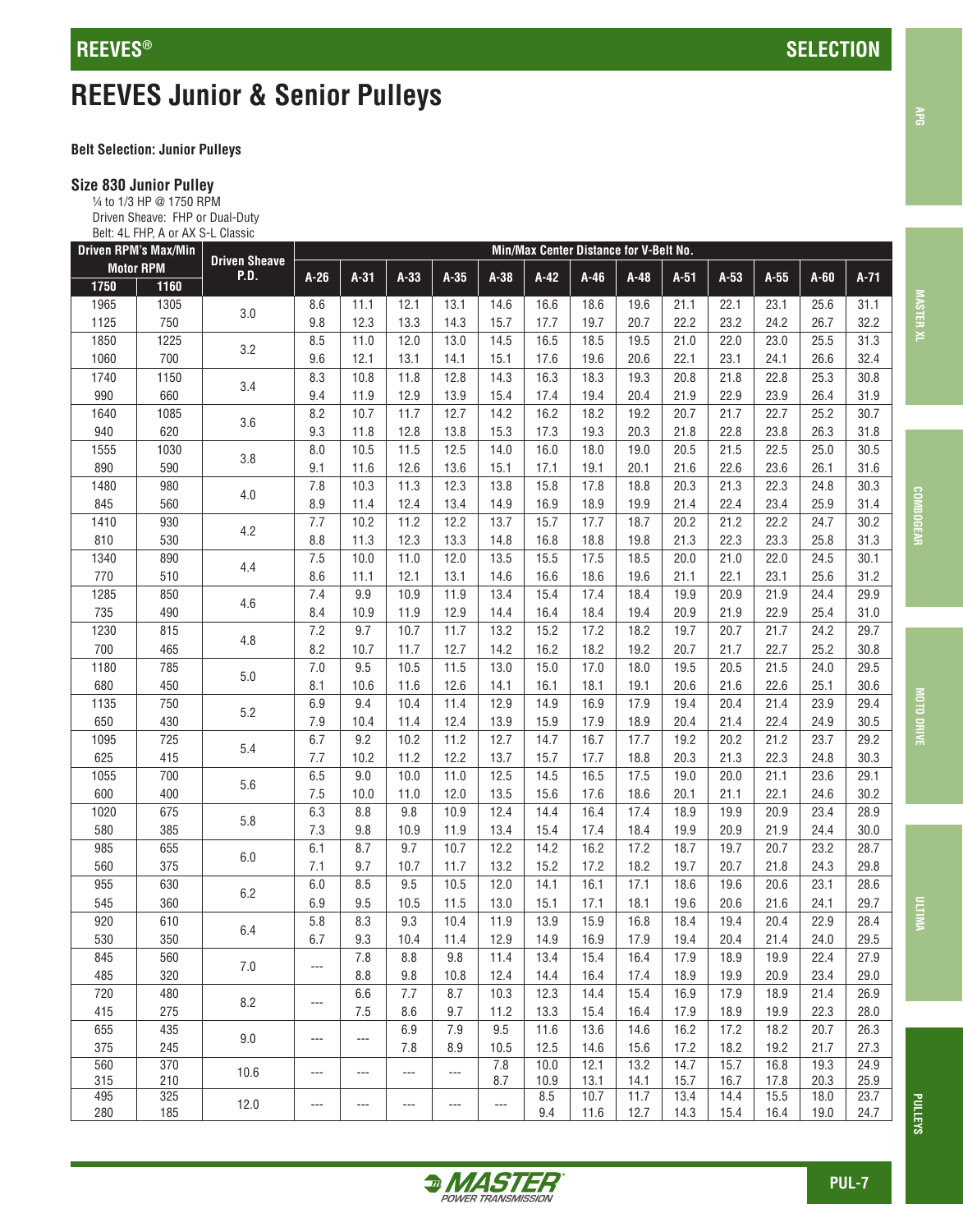### **Size 850 Junior Pulley**

½ HP @ 1750 RPM

Driven Sheave: FHP or Dual-Duty Belt: 4L FHP, A or AX S-L Classic

|      | <b>Driven RPM's Max/Min</b> |                              |                     |        |        |          |       |        | Min/Max Center Distance for V-Belt No. |        |        |        |        |        |        |
|------|-----------------------------|------------------------------|---------------------|--------|--------|----------|-------|--------|----------------------------------------|--------|--------|--------|--------|--------|--------|
|      | <b>Motor RPM</b>            | <b>Driven Sheave</b><br>P.D. | $A-26$              | $A-31$ | $A-33$ | $A-35$   | A-38  | $A-42$ | $A-46$                                 | $A-48$ | $A-51$ | $A-53$ | $A-55$ | $A-60$ | $A-71$ |
| 1750 | 1160                        |                              |                     |        |        |          |       |        |                                        |        |        |        |        |        |        |
| 1640 | 1100                        | 5.0                          | 6.0                 | 8.5    | 9.5    | 10.5     | 2.0   | 14.0   | 16.0                                   | 17.0   | 18.5   | 19.5   | 20.5   | 23.0   | 28.5   |
| 740  | 490                         |                              | 8.1                 | 10.6   | 11.6   | 12.6     | 14.1  | 16.1   | 18.1                                   | 19.1   | 20.6   | 21.6   | 22.6   | 25.1   | 30.6   |
| 1560 | 1060                        |                              | $---$               | 8.3    | 9.3    | 10.3     | 11.8  | 13.8   | 15.8                                   | 16.8   | 18.3   | 19.3   | 20.3   | 22.8   | 28.3   |
| 710  | 470                         | 5.2                          |                     | 10.4   | 11.4   | 12.4     | 13.9  | 15.9   | 17.9                                   | 18.9   | 20.4   | 21.4   | 22.4   | 24.9   | 30.1   |
| 1540 | 1020                        | 5.4                          | $---$               | 8.2    | 9.2    | 10.2     | 11.7  | 13.7   | 15.7                                   | 16.7   | 18.2   | 19.2   | 20.2   | 22.7   | 28.1   |
| 685  | 455                         |                              |                     | 10.2   | 11.2   | 12.2     | 13.7  | 15.7   | 17.7                                   | 18.7   | 20.2   | 21.2   | 22.2   | 24.7   | 30.3   |
| 1485 | 985                         | 5.6                          | $---$               | 8.0    | 9.0    | 10.0     | 11.5  | 13.5   | 15.5                                   | 16.5   | 18.0   | 19.0   | 20.0   | 22.5   | 28.0   |
| 638  | 440                         |                              |                     | 9.9    | 10.9   | 11.9     | 13.4  | 15.4   | 17.4                                   | 18.4   | 19.9   | 20.9   | 21.9   | 24.4   | 30.0   |
| 1385 | 985                         | 5.8                          | $---$               | 7.8    | 8.8    | 9.8      | 11.3  | 13.3   | 15.3                                   | 16.3   | 17.8   | 18.8   | 19.8   | 22.3   | 27.6   |
| 620  | 420                         |                              |                     | 9.8    | 10.8   | 11.8     | 13.3  | 15.3   | 17.3                                   | 18.3   | 19.8   | 20.8   | 21.8   | 24.3   | 29.4   |
| 1385 | 920                         | 6.0                          | $\cdots$            | 7.7    | 8.7    | 9.7      | 11.2  | 13.2   | 15.2                                   | 16.2   | 17.7   | 18.7   | 19.7   | 22.2   | 27.2   |
| 620  | 410                         |                              |                     | 9.6    | 10.6   | 11.6     | 13.1  | 15.1   | 17.1                                   | 18.1   | 19.6   | 20.6   | 21.6   | 24.2   | 29.2   |
| 1340 | 890                         | 6.2                          | $\qquad \qquad - -$ | 7.5    | 8.5    | 9.5      | 11.0  | 13.0   | 15.0                                   | 16.0   | 17.5   | 18.5   | 19.5   | 22.0   | 27.2   |
| 595  | 400                         |                              |                     | 9.4    | 10.4   | 11.4     | 12.9  | 14.9   | 16.9                                   | 17.9   | 19.4   | 20.4   | 21.4   | 23.9   | 29.1   |
| 1300 | 860                         | 6.4                          | $\qquad \qquad - -$ | 7.4    | 8.4    | 9.4      | 10.9  | 12.9   | 14.9                                   | 15.9   | 17.4   | 18.4   | 19.4   | 21.9   | 27.3   |
| 580  | 385                         |                              |                     | 9.2    | 10.2   | 11.2     | 12.7  | 14.7   | 16.7                                   | 17.7   | 19.2   | 20.2   | 21.2   | 23.7   | 29.2   |
| 1190 | 785                         | $7.0$                        | ---                 | 6.9    | 7.9    | 8.9      | 10.3  | 12.3   | 14.3                                   | 15.3   | 16.8   | 17.8   | 18.8   | 21.3   | 26.9   |
| 530  | 350                         |                              |                     | 8.6    | 9.6    | 10.6     | 12.2  | 14.2   | 16.2                                   | 17.2   | 18.8   | 19.8   | 20.8   | 23.1   | 28.7   |
| 1015 | 670                         | 8.2                          | $---$               | ---    | $---$  | 7.8      | 9.3   | 11.3   | 13.3                                   | 14.3   | 15.9   | 16.9   | 17.9   | 20.3   | 25.9   |
| 450  | 300                         |                              |                     |        |        | 9.6      | 11.2  | 13.2   | 15.2                                   | 16.2   | 17.7   | 18.7   | 19.7   | 22.1   | 27.7   |
| 920  | 615                         | 9.0                          | $---$               | ---    | ---    | $\cdots$ | 8.6   | 10.6   | 12.6                                   | 13.6   | 15.2   | 16.2   | 17.2   | 19.8   | 25.2   |
| 410  | 275                         |                              |                     |        |        |          | 10.3  | 12.3   | 14.3                                   | 15.3   | 17.1   | 18.1   | 19.7   | 21.3   | 27.0   |
| 785  | 520                         | 10.6                         | $---$               | ---    | ---    | $---$    | $---$ | 9.1    | 11.2                                   | 12.2   | 13.8   | 14.8   | 15.8   | 18.3   | 23.9   |
| 350  | 230                         |                              |                     |        |        |          |       | 10.8   | 12.9                                   | 14.0   | 15.6   | 16.6   | 17.6   | 20.2   | 21.7   |
| 690  | 460                         | 12.0                         | $---$               | $---$  | ---    | $---$    | $---$ | ---    | 9.8                                    | 10.9   | 12.5   | 13.5   | 14.5   | 17.1   | 24.7   |
| 310  | 205                         |                              |                     |        |        |          |       |        | 11.5                                   | 12.6   | 14.2   | 15.2   | 16.2   | 18.8   | 26.5   |
| 555  | 370                         | 15.0                         | ---                 | ---    | ---    | $---$    | ---   | ---    | ---                                    | ---    | ---    | ---    | 11.5   | 14.2   | 20.0   |
| 245  | 165                         |                              |                     |        |        |          |       |        |                                        |        |        |        | 13.1   | 15.9   | 21.7   |

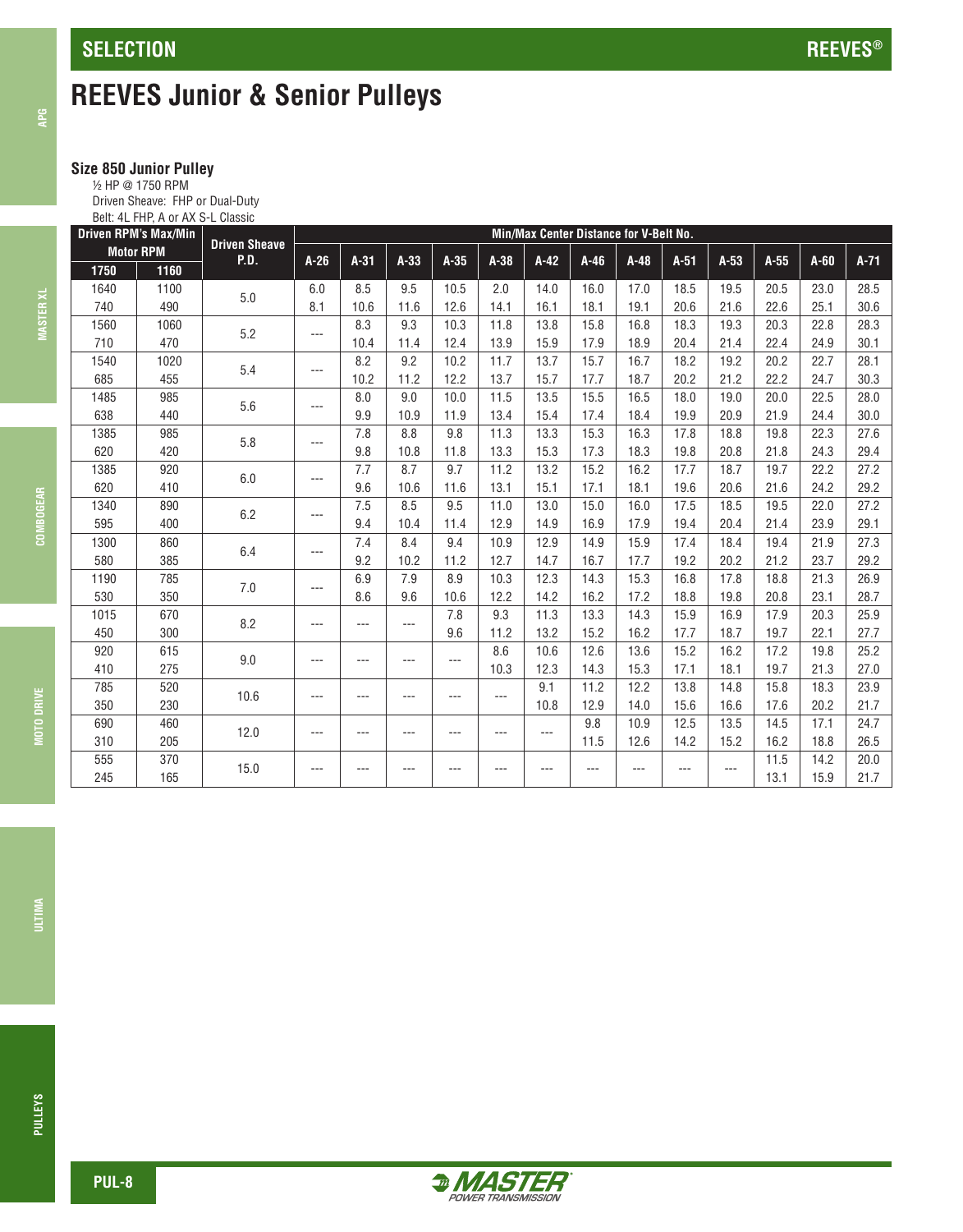**APG**

### **REEVES Junior & Senior Pulleys**

#### **Size 860 Junior Pulley**

¾ HP @ 1750 RPM

Driven Sheave: FHP or Dual-Duty Belt: 4L FHP, A or AX S-L Classic

| <b>Driven RPM's Max/Min</b> |                  |                                     |        |         |        |        |         | <b>Min/Max Center Distance for V-Belt No.</b> |        |        |        |        |        |        |
|-----------------------------|------------------|-------------------------------------|--------|---------|--------|--------|---------|-----------------------------------------------|--------|--------|--------|--------|--------|--------|
|                             | <b>Motor RPM</b> | <b>Driven Sheave</b><br><b>P.D.</b> | $A-31$ | $A-33$  | $A-35$ | $A-38$ | $A-42$  | $A-46$                                        | $A-48$ | $A-51$ | $A-53$ | $A-55$ | $A-60$ | $A-71$ |
| 1750                        | 1160             |                                     |        |         |        |        |         |                                               |        |        |        |        |        |        |
| 1675                        | 1110             | 6.0                                 | 6.9    | 7.9     | 8.9    | 10.4   | 12.4    | 14.4                                          | 15.4   | 16.9   | 17.9   | 18.9   | 21.4   | 26.5   |
| 610                         | 405              |                                     | 9.6    | 10.6    | 11.6   | 13.1   | 15.1    | 17.1                                          | 18.1   | 19.7   | 20.7   | 21.7   | 24.2   | 29.3   |
| 1620                        | 1075             | 6.2                                 | 6.7    | 7.7     | 8.7    | 10.2   | 12.2    | 14.2                                          | 15.2   | 16.7   | 17.7   | 18.7   | 21.2   | 25.6   |
| 590                         | 390              |                                     | 9.4    | 10.4    | 11.4   | 12.9   | 14.9    | 17.0                                          | 18.0   | 19.5   | 20.5   | 21.5   | 24.0   | 28.7   |
| 1570                        | 1040             | 6.4                                 | ---    | 7.6     | 8.6    | 10.1   | 12.1    | 14.1                                          | 15.1   | 16.6   | 17.6   | 18.6   | 21.1   | 24.7   |
| 570                         | 380              |                                     |        | 10.2    | 11.2   | 12.7   | 14.7    | 16.8                                          | 17.8   | 19.3   | 20.3   | 21.3   | 23.9   | 28.5   |
| 1435                        | 955              | 7.0                                 | ---    | 7.1     | 8.1    | 9.6    | 11.6    | 13.6                                          | 14.6   | 16.1   | 17.1   | 18.1   | 20.6   | 25.7   |
| 520                         | 345              |                                     |        | 9.6     | 10.7   | 12.2   | 14.3    | 16.3                                          | 17.3   | 18.8   | 19.8   | 20.8   | 23.3   | 28.5   |
| 1225                        | 815              | 8.2                                 | ---    | $- - -$ | ---    | 8.6    | 10.8    | 12.6                                          | 13.6   | 15.2   | 16.2   | 17.2   | 19.6   | 24.7   |
| 445                         | 295              |                                     |        |         |        | 11.2   | 13.2    | 15.2                                          | 16.2   | 17.8   | 18.8   | 19.8   | 22.3   | 27.5   |
| 1115                        | 740              | 9.0                                 | ---    | ---     | ---    | ---    | 9.8     | 11.9                                          | 12.9   | 14.4   | 15.4   | 16.4   | 19.0   | 24.1   |
| 405                         | 270              |                                     |        |         |        |        | 12.4    | 14.5                                          | 15.5   | 17.1   | 18.1   | 19.1   | 21.6   | 26.9   |
| 950                         | 630              | 10.6                                | ---    | ---     | ---    | ---    | $---$   | 10.5                                          | 11.5   | 13.1   | 14.4   | 15.1   | 17.6   | 22.8   |
| 345                         | 230              |                                     |        |         |        |        |         | 13.0                                          | 14.0   | 15.6   | 16.6   | 17.6   | 20.2   | 25.4   |
| 840                         | 555              | 12.0                                | ---    | ---     | ---    | ---    | $- - -$ | ---                                           | 10.2   | 11.7   | 12.8   | 13.8   | 16.4   | 21.6   |
| 305                         | 200              |                                     |        |         |        |        |         |                                               | 12.6   | 14.2   | 15.2   | 16.3   | 18.9   | 24.2   |
| 670                         | 445              | 15.0                                | ---    | ---     | ---    | ---    | ---     |                                               | ---    | $---$  | ---    | ---    | 13.5   | 18.9   |
| 245                         | 160              |                                     |        |         |        |        |         | ---                                           |        |        |        |        | 15.9   | 21.5   |

### **Size 870 Junior Pulley**

1 HP @ 1750 RPM Driven Sheave: FHP or Dual-Duty Belt: 5L FHP, B or BX S-L Classic

| <b>Driven RPM's Max/Min</b> |                  |                              |         |        |        |        |         |        | <b>Min/Max Center Distance for V-Belt No.</b> |        |        |        |        |        |
|-----------------------------|------------------|------------------------------|---------|--------|--------|--------|---------|--------|-----------------------------------------------|--------|--------|--------|--------|--------|
|                             | <b>Motor RPM</b> | <b>Driven Sheave</b><br>P.D. | $B-38$  | $B-42$ | $B-46$ | $B-48$ | $B-51$  | $B-53$ | $B-55$                                        | $B-60$ | $B-68$ | $B-75$ | $B-81$ | $B-90$ |
| 1750                        | 1160             |                              |         |        |        |        |         |        |                                               |        |        |        |        |        |
| 1565                        | 1040             | 7.4                          | 8.9     | 10.9   | 12.9   | 13.9   | 15.4    | 16.4   | 17.4                                          | 19.9   | 23.9   | 27.4   | 30.4   | 32.4   |
| 630                         | 415              |                              | 11.8    | 13.8   | 15.8   | 16.8   | 18.4    | 19.4   | 20.4                                          | 22.9   | 26.9   | 30.4   | 33.4   | 35.4   |
| 1345                        | 895              | 8.6                          | $---$   | 9.9    | 11.9   | 12.9   | 14.4    | 15.4   | 16.4                                          | 18.9   | 22.6   | 26.1   | 29.2   | 33.6   |
| 540                         | 360              |                              |         | 12.7   | 14.7   | 15.8   | 17.3    | 18.3   | 19.3                                          | 21.6   | 25.4   | 29.0   | 32.1   | 36.5   |
| 1230                        | 820              | 9.4                          | $---$   | 9.2    | 11.2   | 12.2   | 13.8    | 14.8   | 15.8                                          | 18.3   | 22.3   | 25.8   | 28.8   | 33.3   |
| 490                         | 325              |                              |         | 11.9   | 14.0   | 15.0   | 16.6    | 17.6   | 18.6                                          | 21.2   | 25.2   | 28.7   | 31.7   | 36.2   |
| 1055                        | 700              | 11.0                         | ---     | ---    | 9.8    | 10.9   | 12.4    | 13.4   | 14.4                                          | 16.9   | 20.8   | 24.3   | 27.3   | 31.9   |
| 420                         | 280              |                              |         |        | 12.5   | 13.5   | 15.1    | 16.2   | 17.2                                          | 19.7   | 23.0   | 27.1   | 30.1   | 34.7   |
| 935                         | 620              | 12.4                         | $- - -$ | ---    | ---    | ---    | 11.0    | 12.1   | 13.1                                          | 15.7   | 19.5   | 23.1   | 26.1   | 30.6   |
| 375                         | 250              |                              |         |        |        |        | 13.7    | 14.8   | 15.8                                          | 18.4   | 22.4   | 26.0   | 29.0   | 33.5   |
| 775                         | 500              | 15.4                         | $- - -$ | ---    | ---    | ---    | $- - -$ | ---    | ---                                           | 12.8   | 16.8   | 20.4   | 23.5   | 28.1   |
| 300                         | 200              |                              |         |        |        |        |         |        |                                               | 15.4   | 19.4   | 23.2   | 26.3   | 31.9   |
| 625                         | 416              | 18.4                         | ---     | ---    | ---    | ---    | ---     | ---    | ---                                           | ---    | ---    | 17.7   | 20.8   | 25.5   |
| 242                         | 164              |                              |         |        |        |        |         |        |                                               |        |        | 20.5   | 23.6   | 28.3   |



**COMBOGEAR**

**COMBOGEAR** 

**MASTER XL** 

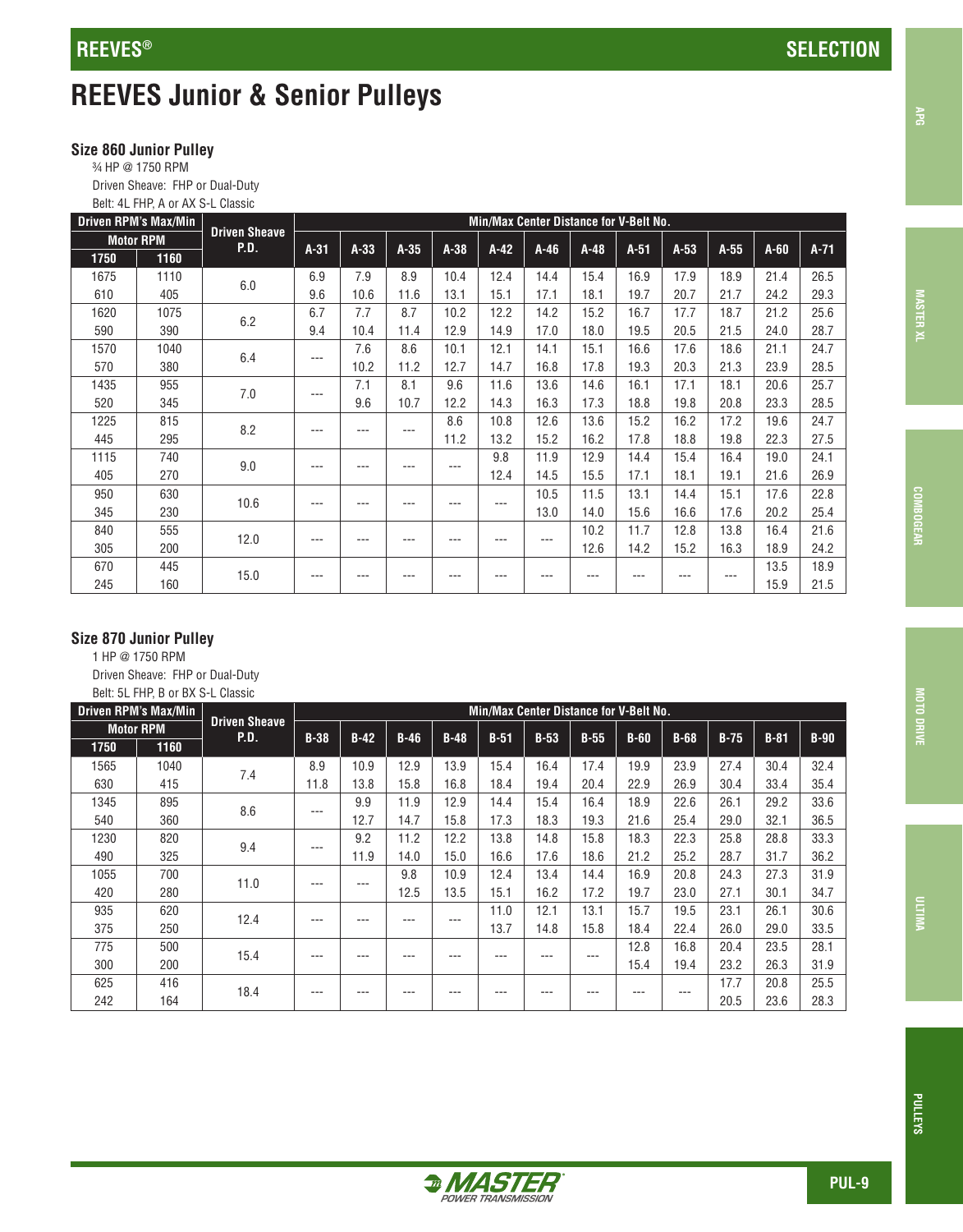**INSTER XL** 

# **REEVES Junior & Senior Pulleys**

**Size 875 Junior Pulley**

1-1/2 HP @ 1750 RPM Driven Sheave: FHP or Dual-Duty

Belt: 5L FHP, B or BX S-L Classic

|      | <b>Driven RPM's Max/Min</b> |                              |        |         |        |        |        |        | <b>Min/Max Center Distance for V-Belt No.</b> |         |        |        |        |        |
|------|-----------------------------|------------------------------|--------|---------|--------|--------|--------|--------|-----------------------------------------------|---------|--------|--------|--------|--------|
|      | <b>Motor RPM</b>            | <b>Driven Sheave</b><br>P.D. | $B-38$ | $B-42$  | $B-46$ | $B-48$ | $B-51$ | $B-53$ | $B-55$                                        | $B-60$  | $B-68$ | $B-75$ | $B-81$ | $B-90$ |
| 1750 | 1160                        |                              |        |         |        |        |        |        |                                               |         |        |        |        |        |
| 1685 | 1120                        | 7.4                          | 8.5    | 10.5    | 12.5   | 13.5   | 15.0   | 16.0   | 17.0                                          | 19.5    | 23.3   | 26.8   | 29.8   | 34.3   |
| 675  | 445                         |                              | 11.6   | 13.7    | 15.7   | 16.7   | 18.2   | 19.2   | 20.0                                          | 22.7    | 26.5   | 30.0   | 33.0   | 37.5   |
| 1450 | 965                         | 8.6                          | ---    | 9.5     | 11.5   | 12.5   | 14.0   | 15.0   | 16.0                                          | 18.5    | 22.3   | 25.8   | 28.8   | 33.3   |
| 580  | 385                         |                              |        | 12.6    | 14.6   | 15.6   | 17.2   | 18.2   | 19.2                                          | 21.7    | 25.5   | 29.0   | 32.0   | 36.2   |
| 1330 | 880                         |                              | ---    | 8.8     | 10.9   | 11.9   | 13.4   | 14.4   | 15.4                                          | 17.9    | 21.7   | 25.2   | 28.2   | 32.7   |
| 530  | 335                         | 9.4                          |        | 11.8    | 13.9   | 14.9   | 16.5   | 17.5   | 18.5                                          | 21.0    | 24.9   | 28.4   | 31.3   | 35.8   |
| 1135 | 750                         | 11.0                         | ---    | $- - -$ | ---    | 10.5   | 12.0   | 13.0   | 14.0                                          | 16.6    | 20.4   | 23.9   | 26.9   | 31.4   |
| 455  | 300                         |                              |        |         |        | 13.4   | 14.9   | 16.0   | 17.0                                          | 19.6    | 23.4   | 26.9   | 29.9   | 34.4   |
| 1000 | 670                         | 12.4                         | ---    | $- - -$ | ---    | ---    | 10.7   | 11.8   | 12.8                                          | 15.3    | 19.2   | 22.7   | 25.7   | 30.3   |
| 400  | 265                         |                              |        |         |        |        | 13.6   | 14.6   | 15.7                                          | 18.3    | 22.2   | 25.7   | 28.7   | 33.3   |
| 810  | 540                         | 15.4                         | ---    | $- - -$ | ---    |        | ---    | ---    | ---                                           | 12.5    | 16.5   | 20.1   | 23.2   | 27.7   |
| 325  | 215                         |                              |        |         |        |        |        |        |                                               | 15.3    | 19.2   | 22.9   | 26.1   | 30.6   |
| 680  | 450                         | 18.4                         | ---    | ---     | ---    | ---    | ---    | ---    | ---                                           | $- - -$ | ---    | 17.3   | 20.4   | 25.0   |
| 273  | 181                         |                              |        |         |        |        |        |        |                                               |         |        | 20.2   | 23.3   | 28.0   |

#### **Belt Selection: Senior Pulleys**

### **Size 5675 Senior Pulley**

1/4 - 3/4 HP @ 1750 RPM

Driven Sheave: 2.5" Wide Flat Face Pulley

|      | <b>Driven RPM's Max/Min</b> |                       |     |      |      | <b>Belt Part Number/Length</b> |      |                                                  |      |
|------|-----------------------------|-----------------------|-----|------|------|--------------------------------|------|--------------------------------------------------|------|
|      | <b>Motor RPM</b>            | <b>F-F Pulley Dia</b> |     |      |      |                                |      | H95123 H95124 H95125 H95126 H95127 H95128 H95454 |      |
| 1750 | 1160                        |                       | 300 | 360  | 420  | 480                            | 540  | 600                                              | 660  |
|      |                             |                       |     |      |      | <b>Min/Max Center Distance</b> |      |                                                  |      |
| 1680 | 1119                        | 5                     | 6.6 | 9.6  | 12.6 | 15.6                           | 18.6 | 21.6                                             | 24.6 |
| 560  | 373                         |                       | 9.2 | 12.3 | 15.3 | 18.3                           | 21.3 | 24.3                                             | 27.3 |
| 1416 | 945                         | 6                     | --- | 8.8  | 11.8 | 14.8                           | 17.8 | 20.8                                             | 23.8 |
| 472  | 315                         |                       |     | 11.4 | 14.4 | 17.5                           | 20.5 | 23.5                                             | 26.5 |
| 1224 | 816                         | $\overline{7}$        |     | 8.0  | 11.0 | 14.0                           | 17.0 | 20.0                                             | 23.0 |
| 408  | 272                         |                       |     | 10.5 | 13.5 | 16.6                           | 19.6 | 22.7                                             | 25.7 |
| 1077 | 720                         | 8                     |     |      | 10.2 | 13.2                           | 16.2 | 19.2                                             | 22.2 |
| 359  | 240                         |                       |     |      | 12.6 | 15.7                           | 18.8 | 21.8                                             | 24.8 |
| 963  | 642                         | 9                     |     |      | 9.3  | 12.3                           | 15.4 | 18.4                                             | 21.4 |
| 321  | 214                         |                       |     |      | 11.6 | 14.8                           | 17.9 | 20.9                                             | 23.9 |
| 870  | 582                         | 10                    |     |      |      | 11.4                           | 14.5 | 17.5                                             | 20.5 |
| 290  | 194                         |                       |     |      |      | 13.8                           | 16.9 | 20.0                                             | 23.0 |
| 795  | 528                         | 11                    |     |      | ---  | 10.5                           | 13.6 | 16.6                                             | 19.6 |
| 265  | 176                         |                       |     |      |      | 12.8                           | 16.0 | 19.1                                             | 22.1 |
| 729  | 486                         | 12                    |     |      |      |                                | 12.6 | 15.4                                             | 18.4 |
| 243  | 162                         |                       |     |      |      |                                | 15.0 | 18.1                                             | 21.1 |
| 627  | 420                         | 12                    |     |      |      | ---                            | 10.6 | 13.8                                             | 16.8 |
| 209  | 140                         |                       |     |      |      |                                | 12.8 | 16.1                                             | 19.1 |

**MOTO DRIVE**

**COMBOGEAR** 



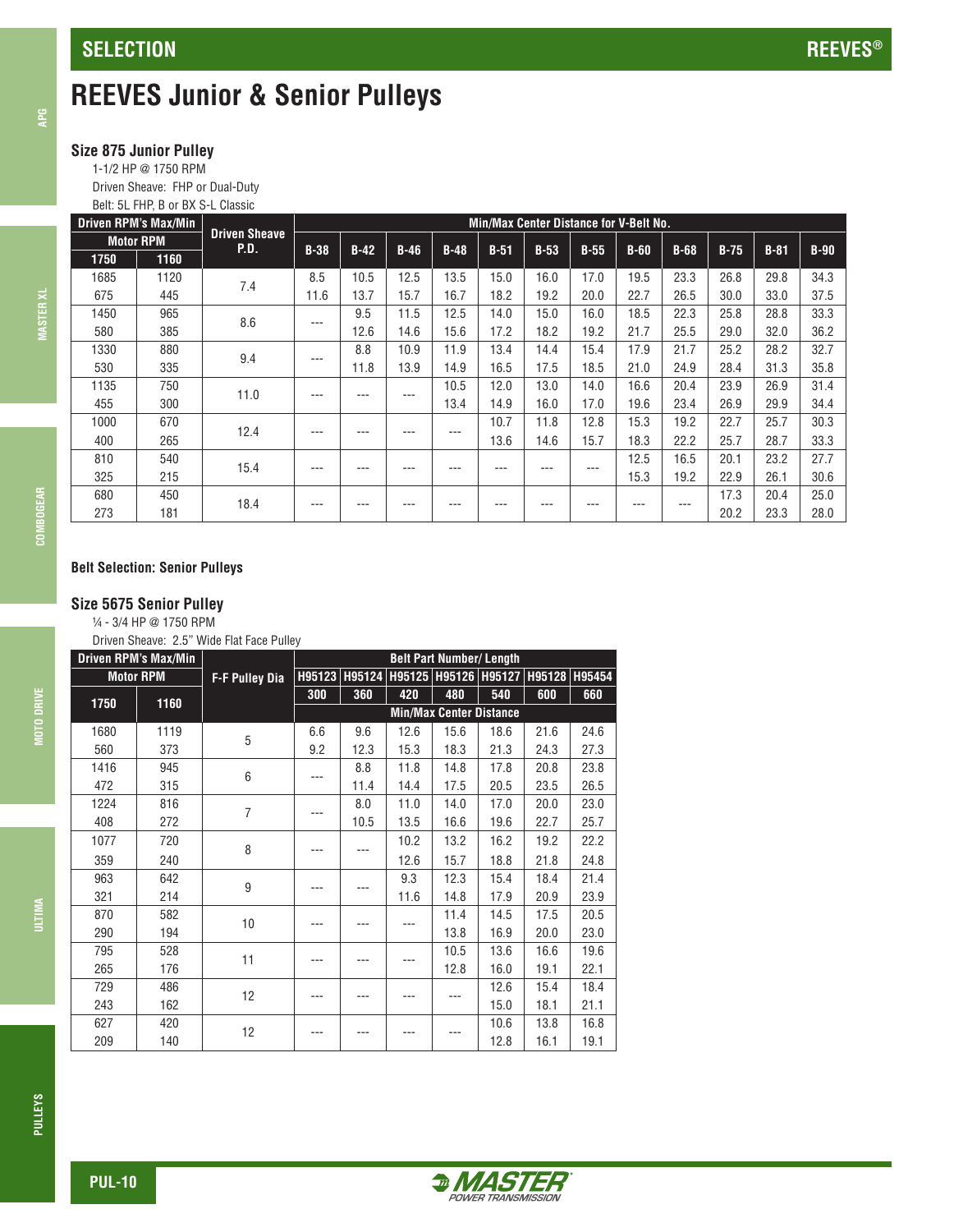### **Size 7202 Senior Pulley**

1 - 2 HP @ 1750 RPM

Driven Sheave: 2.5" Wide Flat Face Pulley

| <b>Driven RPM's Max/Min</b> |      |                       |      |      |       |                                                                       |       | <b>Belt Part Number/ Length</b> |      |      |      |      |
|-----------------------------|------|-----------------------|------|------|-------|-----------------------------------------------------------------------|-------|---------------------------------|------|------|------|------|
| <b>Motor RPM</b>            |      | <b>F-F Pulley Dia</b> |      |      |       | H95134 H95135 H95137 H95139 H95140 H95142 H95143 H95145 H95148 H95149 |       |                                 |      |      |      |      |
| 1750                        | 1160 |                       | 363  | 386  | 426   | 454                                                                   | 484   | 544                             | 604  | 666  | 726  | 806  |
|                             |      |                       |      |      |       |                                                                       |       | <b>Min/Max Center Distance</b>  |      |      |      |      |
| 1809                        | 1206 | $6*$                  | 7.5  | 8.5  | 10.5  | 12.0                                                                  | 13.5  | 16.5                            | 19.5 | 22.5 | 25.5 | 29.5 |
| 603                         | 402  |                       | 10.9 | 11.9 | 13.9  | 15.4                                                                  | 16.9  | 19.9                            | 22.9 | 25.9 | 28.9 | 33.0 |
| 1569                        | 1047 | $7*$                  | ---  | 7.7  | 9.7   | 11.2                                                                  | 12.7  | 15.7                            | 18.7 | 21.7 | 24.7 | 28.7 |
| 523                         | 349  |                       |      | 11.0 | 13.0  | 14.6                                                                  | 16.0  | 19.1                            | 22.1 | 25.1 | 28.2 | 32.2 |
| 1383                        | 924  | 8                     | ---  | ---  | 8.9   | 10.4                                                                  | 11.9  | 14.9                            | 17.9 | 20.9 | 23.9 | 27.9 |
| 461                         | 308  |                       |      |      | 12.1  | 13.7                                                                  | 15.2  | 18.2                            | 21.2 | 24.3 | 27.3 | 31.4 |
| 1239                        | 825  | 9                     |      |      |       | 9.5                                                                   | 11.0  | 14.0                            | 17.0 | 20.0 | 23.0 | 27.0 |
| 413                         | 275  |                       | ---  | ---  | $---$ | 12.9                                                                  | 14.2  | 17.3                            | 17.3 | 23.4 | 26.4 | 30.5 |
| 1119                        | 747  | 10                    |      |      |       |                                                                       | 10.2  | 13.2                            | 16.2 | 19.2 | 22.2 | 26.2 |
| 373                         | 249  |                       | ---  | ---  | ---   | ---                                                                   | 13.3  | 16.4                            | 19.4 | 22.5 | 25.5 | 29.7 |
| 1023                        | 681  | 11                    |      |      |       |                                                                       |       | 12.3                            | 15.4 | 18.4 | 21.4 | 25.4 |
| 341                         | 227  |                       | ---  |      |       | ---                                                                   | $---$ | 15.5                            | 18.6 | 21.6 | 24.7 | 28.8 |
| 942                         | 627  | 12                    | ---  | ---  |       | ---                                                                   |       | 11.4                            | 14.5 | 17.5 | 20.5 | 24.5 |
| 314                         | 209  |                       |      |      |       |                                                                       | $---$ | 14.5                            | 17.6 | 20.7 | 23.8 | 27.9 |
| 810                         | 540  | 14                    | ---  | ---  |       |                                                                       |       | $---$                           | 12.6 | 15.7 | 18.8 | 22.9 |
| 270                         | 180  |                       |      |      |       |                                                                       |       |                                 | 15.6 | 18.8 | 21.9 | 26.1 |
| 714                         | 474  | 16                    | ---  |      |       | ---                                                                   |       |                                 |      | 13.8 | 16.9 | 21.0 |
| 238                         | 158  |                       |      | ---  |       |                                                                       |       | ---                             | ---  | 16.7 | 20.0 | 24.2 |
| 636                         | 423  |                       | ---  | ---  |       |                                                                       |       | ---                             | ---  |      | 14.9 | 19.2 |
| 212                         | 141  | 18                    |      |      |       |                                                                       |       |                                 |      | ---  | 17.8 | 22.2 |
| 573                         | 384  | 20                    |      |      |       |                                                                       |       |                                 |      |      |      | 17.1 |
| 191                         | 128  |                       |      |      |       |                                                                       |       |                                 |      |      |      | 20.0 |

### **Size 9205 Senior Pulley**

3 - 5 HP @ 1750 RPM

Driven Sheave: 3.25" Wide Flat Face Pulley

| <b>Driven RPM's Max/Min</b> |      |                       |      |                 |      |                                                                                         |      |      | <b>Belt Part Number/ Length</b> |      |      |      |      |      |
|-----------------------------|------|-----------------------|------|-----------------|------|-----------------------------------------------------------------------------------------|------|------|---------------------------------|------|------|------|------|------|
| <b>Motor RPM</b>            |      |                       |      | H95171   H95172 |      | H95174   H95175   H95177   H95178   H95180   H95182   H95183   H95184   H95185   H95187 |      |      |                                 |      |      |      |      |      |
| 1750                        | 1160 | <b>F-F Pulley Dia</b> | 521  | 546             | 586  | 606                                                                                     | 636  | 646  | 686                             | 726  | 776  | 834  | 856  | 906  |
|                             |      |                       |      |                 |      |                                                                                         |      |      | <b>Min/Max Center Distance</b>  |      |      |      |      |      |
| 1425                        | 951  | 10                    | 10.6 | 11.6            | 13.9 | 14.6                                                                                    | 15.6 | 16.6 | 18.6                            | 20.6 | 23.1 | 25.6 | 27.1 | 29.6 |
| 475                         | 373  |                       | 14.8 | 15.9            | 17.9 | 18.9                                                                                    | 20.0 | 20.9 | 23.0                            | 25.0 | 27.6 | 30.1 | 31.6 | 34.1 |
| 1305                        | 945  | 11                    | ---  | 10.8            | 12.8 | 13.8                                                                                    | 14.8 | 15.8 | 17.8                            | 19.8 | 22.3 | 24.8 | 26.3 | 28.8 |
| 425                         | 315  |                       |      | 14.9            | 17.0 | 18.0                                                                                    | 19.1 | 20.1 | 22.1                            | 24.2 | 26.7 | 29.2 | 30.7 | 33.3 |
| 1200                        | 816  | 12                    |      |                 | 11.9 | 12.9                                                                                    | 14.0 | 15.0 | 17.0                            | 19.0 | 21.5 | 24.0 | 25.5 | 28.0 |
| 400                         | 272  |                       | ---  | ---             | 16.0 | 17.1                                                                                    | 18.1 | 19.1 | 21.2                            | 23.3 | 25.8 | 28.3 | 29.9 | 32.4 |
| 1035                        | 720  | 14                    | ---  |                 | ---  | ---                                                                                     | 12.2 | 13.2 | 15.2                            | 17.3 | 19.8 | 22.3 | 23.8 | 26.4 |
| 345                         | 240  |                       |      |                 |      |                                                                                         | 16.1 | 17.2 | 19.3                            | 21.4 | 24.0 | 26.5 | 28.1 | 30.6 |
| 912                         | 642  | 16                    | ---  | ---             | ---  |                                                                                         | ---  | ---  | 13.4                            | 15.5 | 18.0 | 20.6 | 22.1 | 24.6 |
| 304                         | 214  |                       |      |                 |      |                                                                                         |      |      | 17.3                            | 19.4 | 22.1 | 24.7 | 26.2 | 28.8 |
| 813                         | 582  | 18                    | ---  | ---             | ---  |                                                                                         |      | ---  | ---                             | ---  | 16.1 | 18.7 | 20.3 | 22.9 |
| 271                         | 194  |                       |      |                 |      |                                                                                         |      |      |                                 |      | 20.0 | 22.7 | 24.3 | 26.9 |
| 735                         | 528  | 20                    | ---  |                 | ---  |                                                                                         |      |      |                                 | ---  | ---  | 16.8 | 18.4 | 21.0 |
| 245                         | 176  |                       |      |                 |      |                                                                                         |      |      |                                 |      |      | 20.6 | 22.2 | 24.9 |
| 669                         | 486  | 22                    | ---  | ---             | ---  |                                                                                         |      | ---  | ---                             | ---  | ---  | ---  | 16.3 | 19.0 |
| 223                         | 162  |                       |      |                 |      |                                                                                         |      |      |                                 |      |      |      | 20.0 | 22.8 |